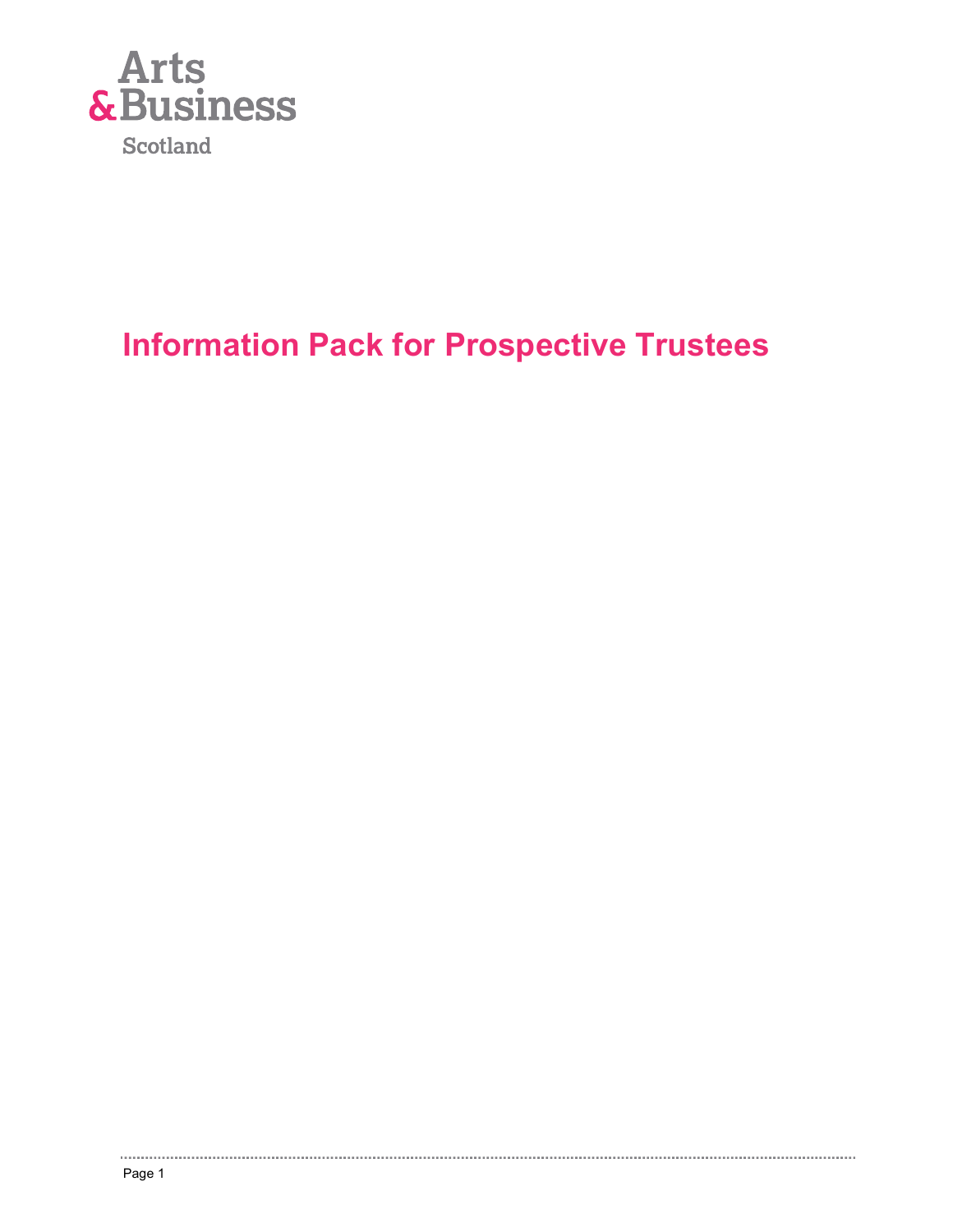

May 2022

Dear Candidate

Thank you for your interest in joining the Board of Arts & Business Scotland.

As Scotland faces financial, societal and environmental challenges, there has never been a greater need for the role of our organisation in helping to establish creative partnerships between the business, public, and culture sectors that bring innovative cultural, social and economic benefits for all.

Our work in vital in helping culture organisations to shift from a subsidy to sustainability mind-set by developing refreshed operational models which unlock organisational potential.

What we do also enables businesses to use cultural engagement to address key internal and external priories, from supporting and developing staff to providing new market opportunities to unlock commercial potential.

As we plan for the future, we wish to invite new Trustees to join our board who can contribute to our strategic objectives of expanding market-place opportunities for the culture and business sectors to connect and thrive.

I hope this information pack will give you the information you require regarding the role. You will find further insights to our work on our website; www.aandbscotland.org.uk.

This is a voluntary, non-remunerated role.

We look forward to hearing from you.

Best wishes

 $\lambda_{c}(\lambda)$ 

David Watt CEO

Arts & Business Scotland 0131 243 2757 www.aandbscotland.org.uk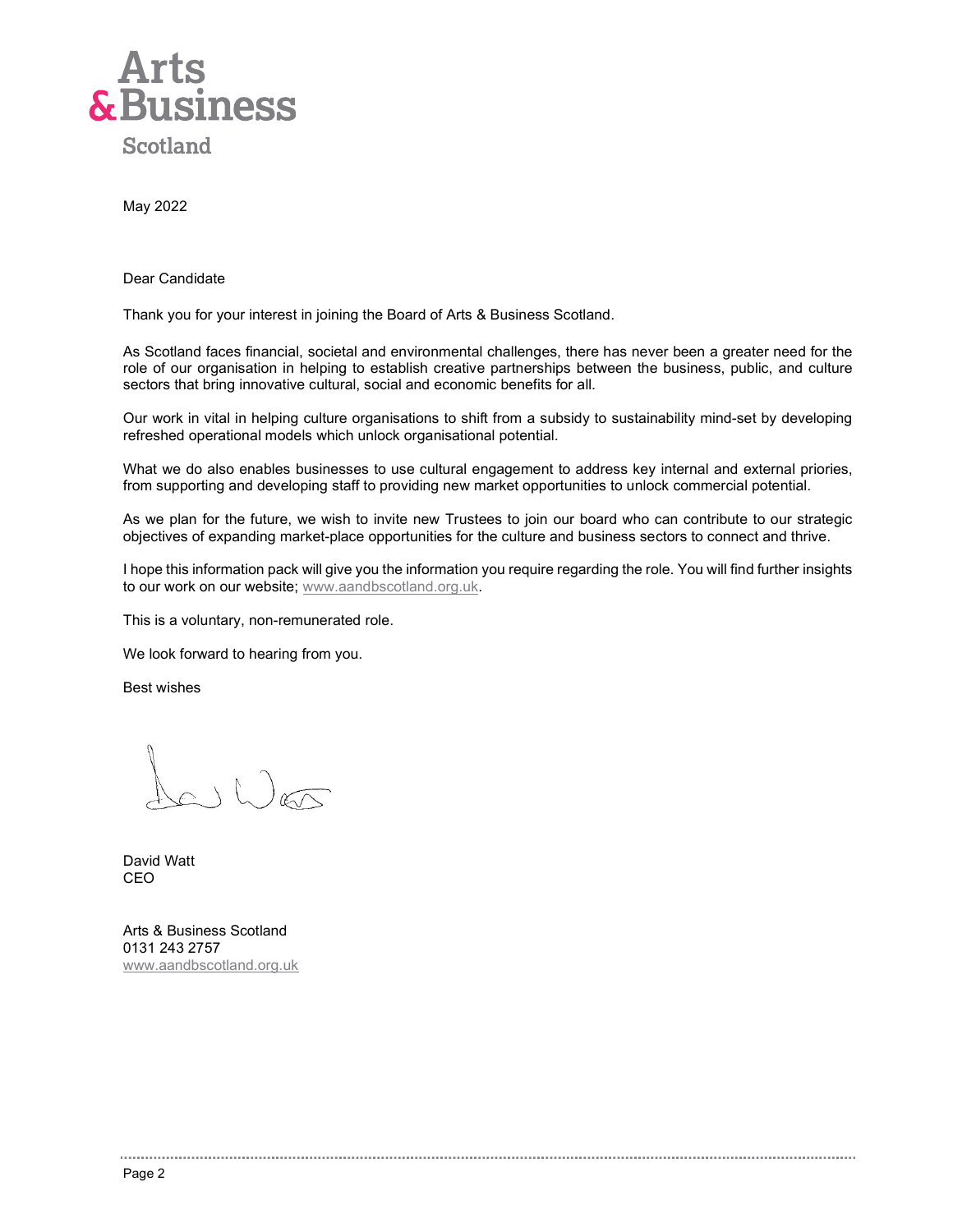

## WHO WE ARE & WHAT WE DO

Arts & Business Scotland is a Company Limited by Guarantee with charitable status that supports cultural and economic wellbeing by developing creative & business skills across the corporate and culture sectors. Since establishment in 1986, we have worked with more than 1,500 businesses and invested more than £9 million into the culture sector through an incentive funding scheme that enables innovative reciprocal social, economic and creative partnerships between business and culture organisations.

We develop capacity, knowledge and resilience through our membership scheme, training, access to networks and business acumen, making both the culture and business sectors more efficient, innovative and entrepreneurial.

Our vision is for a Scotland where the culture and business sectors connect and thrive.

Our mission is to embed business in culture, and creativity in business to develop entrepreneurial culture organisations and innovative businesses.

Our objectives are that:

- The benefits of collaboration between the business and culture sectors are valued and well-recognised;
- The number and value of cross sector collaborations influenced by us increases year on year;
- Culture organisations and businesses secure new knowledge and skills to help their development and sustainability;
- Scottish culture is recognised as a significant contributor to Scotland's economic growth;
- Creativity and cultural engagement are central to the lives of individuals and the lifeblood of communities.

## OUR PARTNERS & STAKEHOLDERS

We work with a range of funders. Creative Scotland and Historic Environment Scotland supports us to develop organisational resilience through networking, knowledge transfer and training programmes for arts and heritage sectors. We also administer the Culture & Business Fund Scotland on behalf of the Scottish Government, designed to increase business sponsorship and investment in the culture sector.

We also work with many other stakeholders, including local authorities, enterprise agencies, sector network development agencies, chambers of commerce and higher and further education institutions with the aim of developing partnerships and relationships that will contribute to the development of a sustainable and ambitious culture sector within Scotland.

#### **GOVERNANCE**

We are governed by a Board of Trustees, who are members of the company limited by guarantee. The minimum number of trustees is 3 and the maximum is 12. Trustees are elected for a term of 3 years and are eligible to stand for a second term of 3 years.

Trustees represent the business, public and culture sectors, ensuring that we maintain and extend our expertise, intelligence and knowledge on the cultural, social and economic issues, challenges and opportunities faced by our stakeholders.

Trustees are given appropriate access to training and opportunities to develop governance expertise, and they are provided with the necessary information for them to discharge their governance obligations.

Page 3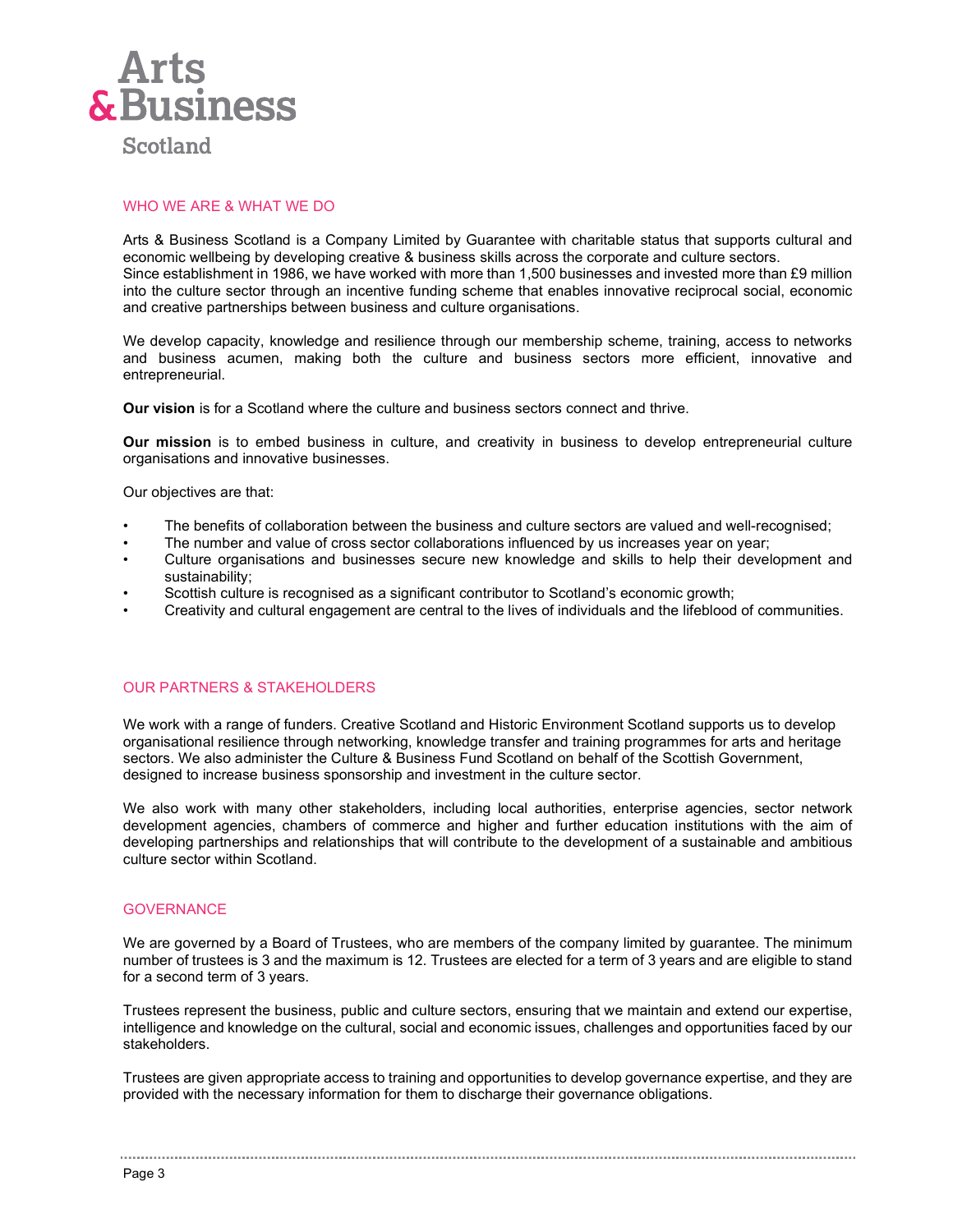

## THE BOARD

The Board is the keystone of our governance, responsible for setting our strategic direction and maintaining oversight of our performance. Members contribute to our corporate intelligence on opportunities and challenges faced by the commercial and cultural sectors. They also play an important ambassadorial role.

The Board meets quarterly, currently a morning meeting in Edinburgh, although this may change as the Board expands and the geographical location of the members' changes. As a Board member you will be expected to attend these meetings and key events, as appropriate. In addition, you may be invited to join one of the Board Committees on Finance or Staffing. The former meets quarterly ahead of the Board meeting and the latter when required (both use teleconference facilities to limit travel).

All members of the Board – Directors under company law and Trustees under charity law – must also be members of the company from whose number they are elected. The current Board comprise all the members of the company. The Directors of the Company have certain legal, financial and fiduciary duties under company law and as Trustees must also comply with charity law.

The full legal framework for Directors is described in the Articles of Association. We will provide an induction programme so that Directors have all the information they need to undertake their role as company Directors and charity Trustees.

We endeavour to ensure that our Board represents our extensive stakeholders as well as providing the necessary governance expertise. We want to lead by example and ensure that we practice both the governance values and equal opportunities policies that we promote. As such, we seek to broaden still further the strength, diversity and connectivity of our Board.

Our current Board comprises:

Diana Murray CBE (Chair), Dr Bridget McConnell CBE, Graeme Davies, Barry Nichol, Dr Paul Smart, Fiona Macleod, Alexandra Miller, Jane Richardson and Leah Hodder.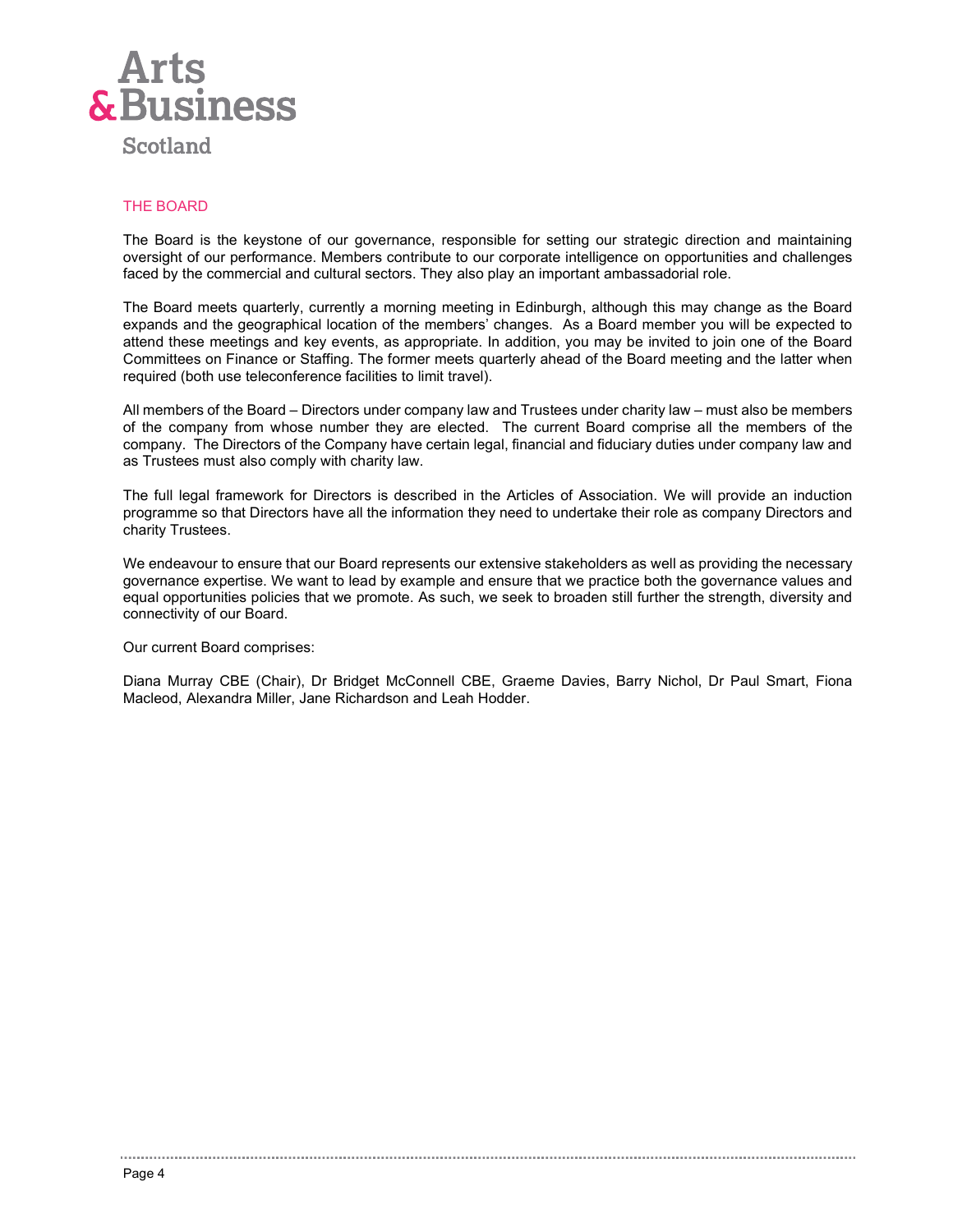

## THE BOARD RECRUITMENT OPPORTUNITY

We are looking to appoint up to five new Trustees to our board, to support the next stage of the development of the organisation. We want to make sure our stakeholders are represented and that we have the right balance of skills on the Board. With this in mind we are particularly interested in hearing from individuals:

- from the culture and heritage sectors (especially with a professional experience of working in a senior position);
- from the Corporate and SME business sector;
- with financial, legal or fundraising skills;
- with human resources expertise;
- from out with the central belt;
- who simply share our aspirations to support business and culture sector collaboration across Scotland.

A&BS recognises its responsibility to support equality, diversity and inclusion in the cultural sector. We seek to adopt positive, proactive approaches and welcome applications that strengthen the diversity of our Board.

#### TRUSTEE JOB DESCRIPTION

#### Personal Attributes of Board Members:

- An enthusiasm for the work of the organisation and a commitment to be well informed about our work;
- A commitment to carry out the duties of a Board Member;
- The ability to work as a member of a team, and a willingness to state personal convictions and, equally, to accept a majority decision whatever one's personal view of the matter;
- A preparedness to offer personal and business skills and experience to support the work of staff when required;
- A willingness to act as a champion for the organisation;
- The ability to treat sensitive information confidentially.